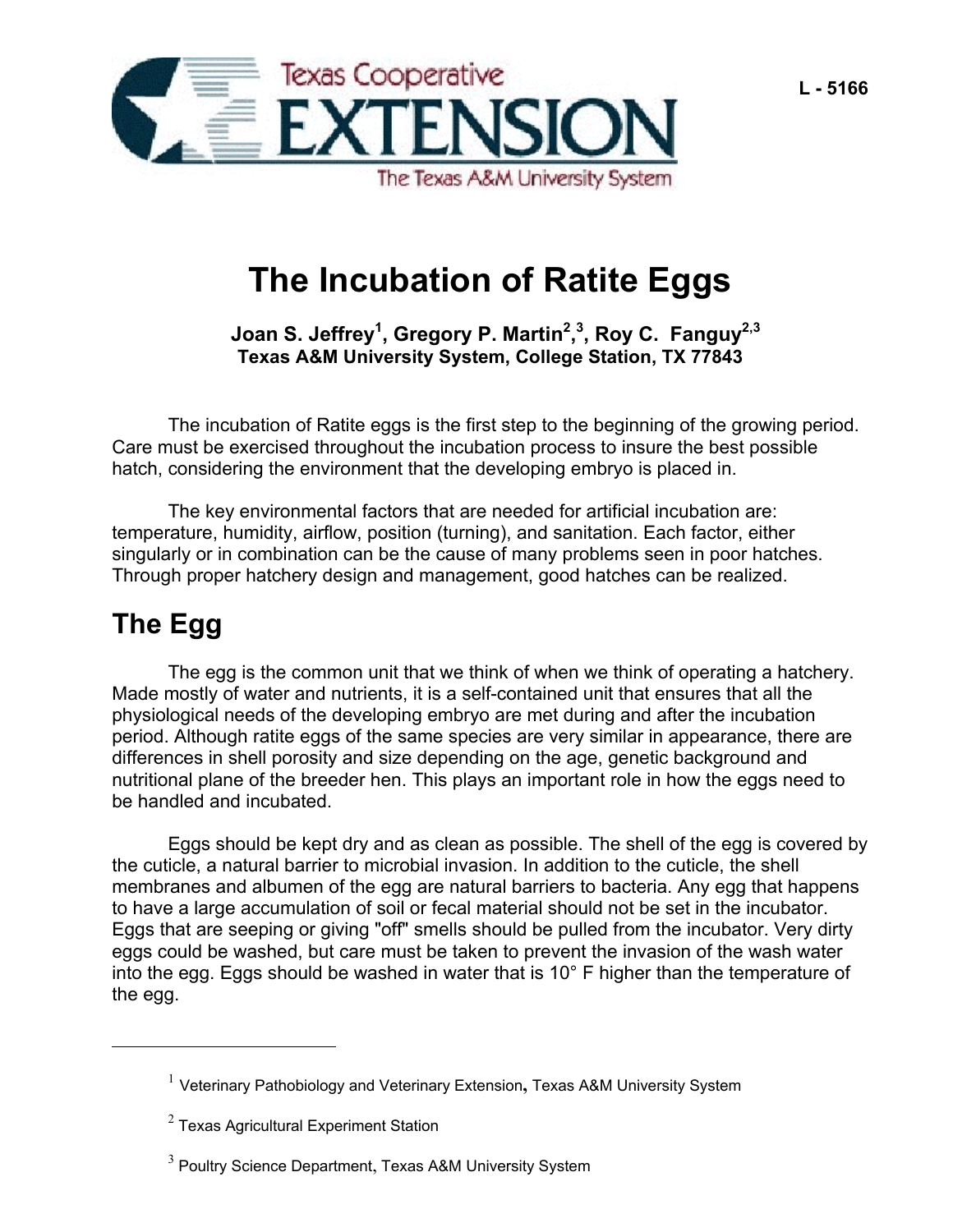Egg shells are very porous, and water loss can be as much as several grams of water per day, depending on how many pores that an egg has and how the egg is handled. Water has to be lost from an egg in order to make room for water created via the metabolism of materials found in the egg. Egg washing will change the rate of water loss from the eggs and incubator conditions may need to be changed in order to compensate for this loss.

 Eggs can be stored in a cooler prior to incubation, provided that the cooler is regulated to 56-60°F and 75% relative humidity to prevent desiccation of the eggs. Cooling eggs serve two major purposes: 1) To synchronize eggs into batches, to allow for budgeting of time and incubator space, and 2) To allow for the formation of an air cell in fresh eggs, which is very important to the proper orientation of ratite eggs.

#### **The Hatchery**

 The hatchery room is much more than a shelter for your incubator. The room acts as a "plenum" chamber, that helps pre-condition air prior to movement of the air into the incubator. Most incubators depend on proper room temperature and humidity to make the work of maintaining incubator conditions easier. Typically the temperature of the hatchery will be approximately 10-15°F cooler than the temperature set on the incubation cabinet. This temperature difference is needed for cooling the eggs as the embryo develops, and to ensure proper heating of the cabinet early in the incubation period.

 As the embryo grows in the shell, the consumption of oxygen (as well as the release of  $CO<sub>2</sub>$ ) increases with egg age. This is most apparent with the eggs in the hatcher. The birds will "pip" through the inner shell membrane, and breath air that is conducted through the shell. The air in the cabinet has to have a level of oxygen high enough to ensure proper levels of oxygen in the egg for growth and the strenuous job of hatching out of the egg. Because of this high demand, the most frequently overlooked consideration in ratite hatchery design and construction is the placement of air handling devices and windows to help move air efficiently throughout the hatchery. A one-way flow of air is the optimal situation that will ensure that fresh air is flowing through the hatchery. A general rule is to have as much fresh air moving through the hatchery room as possible without changing the room temperature / humidity requirements. Drafty conditions can create cold spots in the room that could be detrimental to proper air mixing. Because cold air drops to the floor as it enters a room, baffles or circulation fans should be in place to ensure proper air mixing.

 The quality of the air is an important consideration as well. The location of the hatchery should be as far away from the other pens as possible, to avoid dust and other particulates from being pulled into the hatchery. Air Filters should be monitored and changed frequently to maintain good air quality.

 Humidity levels can be controlled to a certain degree by ventilation, if external conditions permit. By increasing air flow, humidity levels will drop. As the temperature drops the percentage of relative humidity (%RH) will increase. This is the basis of most of the room dehumidifiers that are available for ratite hatcheries that need to reduce %RH to assure proper water loss. Adjust humidity for the average eggs that you are incubating, as some eggs may fall outside this range. Some producers will have several cabinets set for different humidity climates to ensure proper weight loss for all eggs being incubated.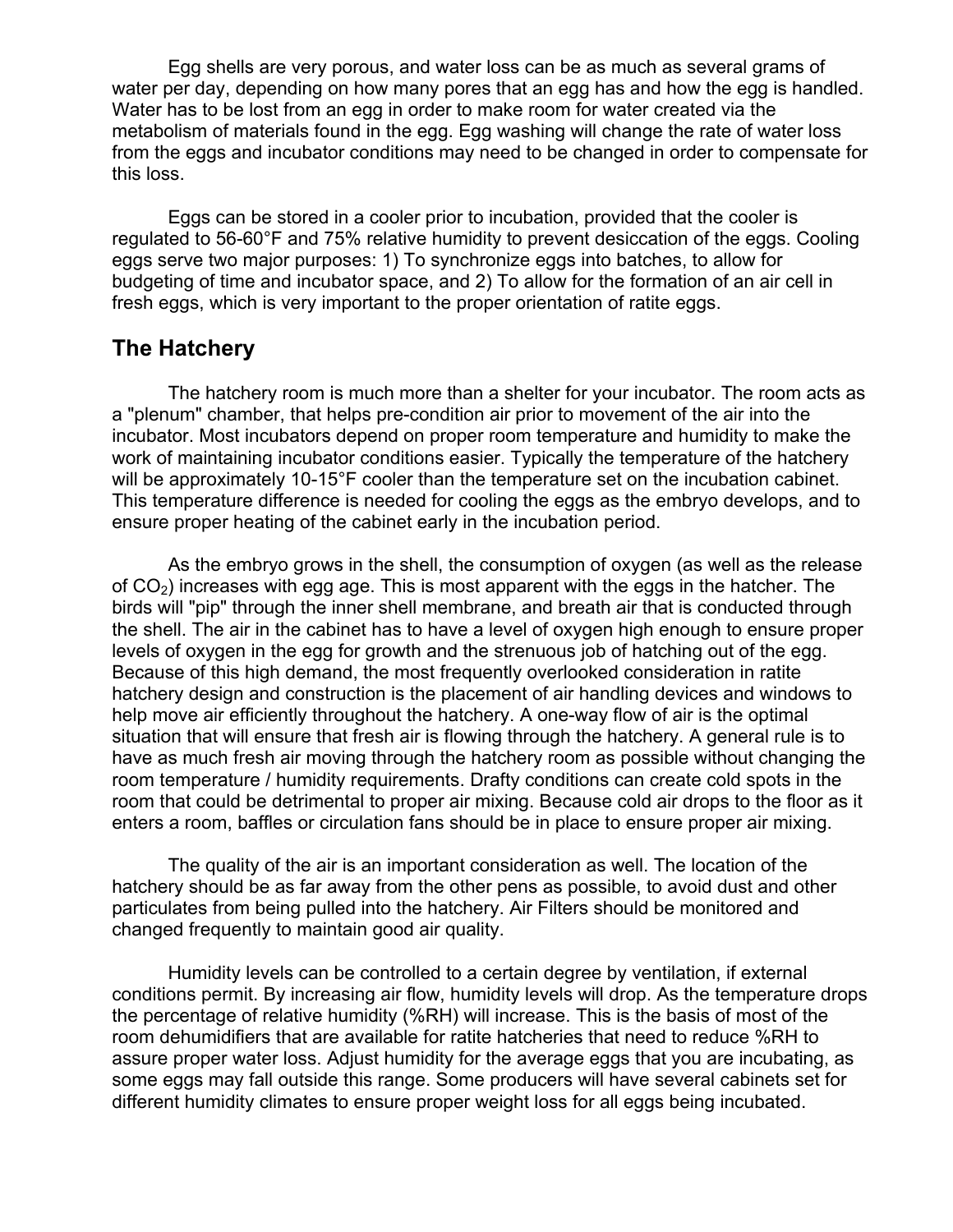The Hatchery needs to be designed for one-way traffic of personnel and eggs to reduce the possibility of contamination. Both air flow and personal traffic should move from the incubation (setter) end and exit at the hatcher end. All surfaces within the hatchery should be washable with cleaners and disinfectants commonly available.



## **Temperature**

Temperature is the most important factor in the incubation of any avian egg. An egg can, to a certain degree, compensate for various insults to its well-being except for temperature extremes. A 0.5° F change in incubator temperature can have a profound effect in overall performance of a group of eggs that incubate for forty or more days. Extremes in temperature (high or low) can cause problems with embryo growth, or in many cases death.

Set your incubator for the average sized egg in your flock. A survey of the ratite industry finds a variety of settings that are used for ratite eggs. Most range between 97.5- 99.0° F, and there are a variety of explanations as to the choice of a particular setting. The key is to match the temperature setting with the performance of your particular incubator and eggs. The temperature of the incubator controls the rate at which the embryo develops and hatches. Eggs that were stored should be allowed to come to room temperature for a few hours prior to setting in the incubator. This helps reduce temperature fluctuations,, cold spots in a cabinet, or stress fractures in the eggshell. The temperature in the hatcher has traditionally been set 0.5-1°F lower than the incubator (setter) temperature in chickens and turkeys. Although this practice could be followed for use in ratite eggs, it has been shown that hatch will take place satisfactorily at incubation temperature.

Eggs that are hatching early or very small chicks at hatch (more than the norm for the farm) are an indication of incubator temperatures being too high. Eggs that take 2 or more days to hatch a live bird could be associated with too low of an incubator temperature. The first few fertile eggs in the season are a good indication of what steps need to be taken (if any) to adjust the temperature of the incubator to promote proper growth.

Problems do occur when the cabinet temperature is too high, as early embryonic death (within the first two weeks) can be detected. These deaths can be caused by other factors but are easily found through candling. Candle all eggs by the 14th day of incubation to determine that the embryos are progressing in growth. Pull eggs that appear clear and break these eggs out to determine if indeed that they are infertile, or as in the case of high incubator temperatures, a small embryo could be present, that could not be determined on candling. As the embryo grows, the growing blood vessels inside the egg will become more prominent and may make the egg appear dark. This should not be confused with sporadically appearing dark blotches in an egg that may signify contamination. In an incubator that has had a series of late hatches, a 0.5 degree increase in incubation temperature could produce favorable results by pushing the embryo towards accelerated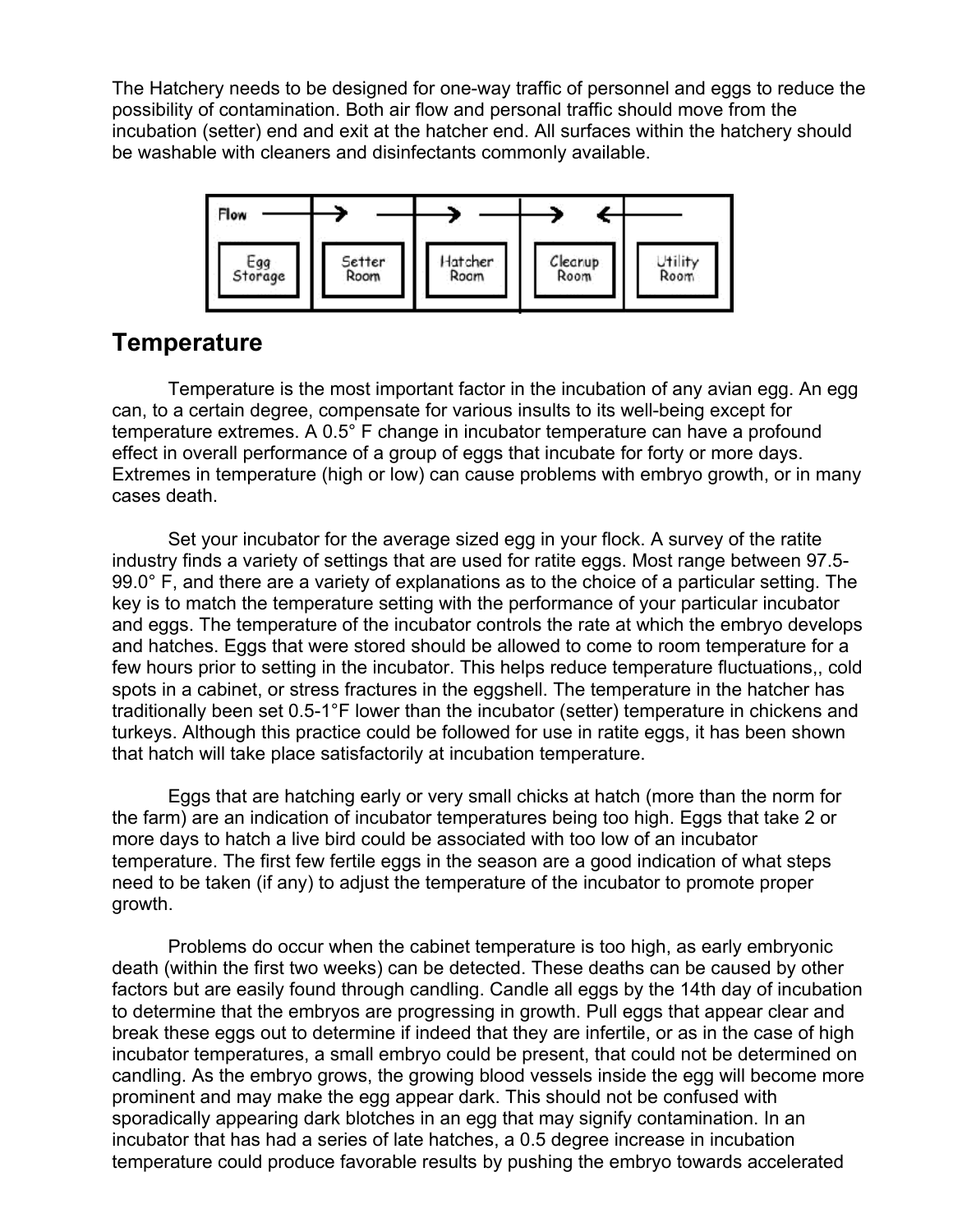growth and earlier hatch. Care must be taken to adjust for proper humidity and ventilation rates to compensate for the changes in incubator temperature. The incubator room should be held at a constant temperature, to keep the incubation environment as stable as possible. Wide temperature variances in the incubator room could cause overheating of the eggs.

Never set the entire capacity of the incubator at the *same* time, unless the incubator is specifically designed for single-stage incubation. Care must be taken in single stage incubation to accommodate the high rise in egg temperature towards the end of the incubation cycle. Set (space) eggs throughout the cabinet to reduce hot and cold spots in the incubator as well.

Temperature must be constantly monitored to be sure that the optimal environment is maintained. Check the incubator periodically throughout the day, and record the temperature of the hatchery room and the incubator. Always place a mercury thermometer in the incubator to serve as a standard to check the other incubator sensors against. Be sure to check this mercury thermometer against a standard, such as an ice water slurry (32° F) to determine the accuracy of the instrument and recheck it periodically, or when the accuracy of any of the instruments is in question. At the beginning of the incubation season, or when installing a new machine, be sure to set the temperature of the incubator higher than the safety level (deadman) switch to test its accuracy and to ensure that the circuit is operating correctly. As the temperature exceeds the safety temperature the heater circuit should be interrupted and the cooling system (if so equipped) should be at its maximal exertion. At no time should a heating and cooling circuit be running on an incubator at the same time. On double-wafer safety units, the safety set point should be no more than 1-1.5°F higher than the incubator set temperature.

### **Humidity**

Humidity (% RH) must be adjusted to accommodate the needed moisture loss from the egg during incubation. Most ratite eggs will perform well when a moisture loss of 12- 16% is achieved. This loss, as measured as a percentage of the set weight over 42 days incubation (see below), will be adjusted somewhat by the embryo as it creates water as the by-product of digestion of foods found in the egg. By weighing the egg at set time, and monitoring egg weight periodically through incubation, you can ensure the best humidity profile for optimal hatch. Water loss can be calculated several ways. One method is to calculate the percent water loss relative to the egg's set weight for a given period of time.



T is the time interval you wish to predict weight loss for. Chart weight loss for the eggs over a period of a week and a half to determine the rate of water loss. Wait to weigh eggs after setting for three to four days after setting, to allow the eggs to stabilize in the environment and to allow the air cell to fully form in the egg.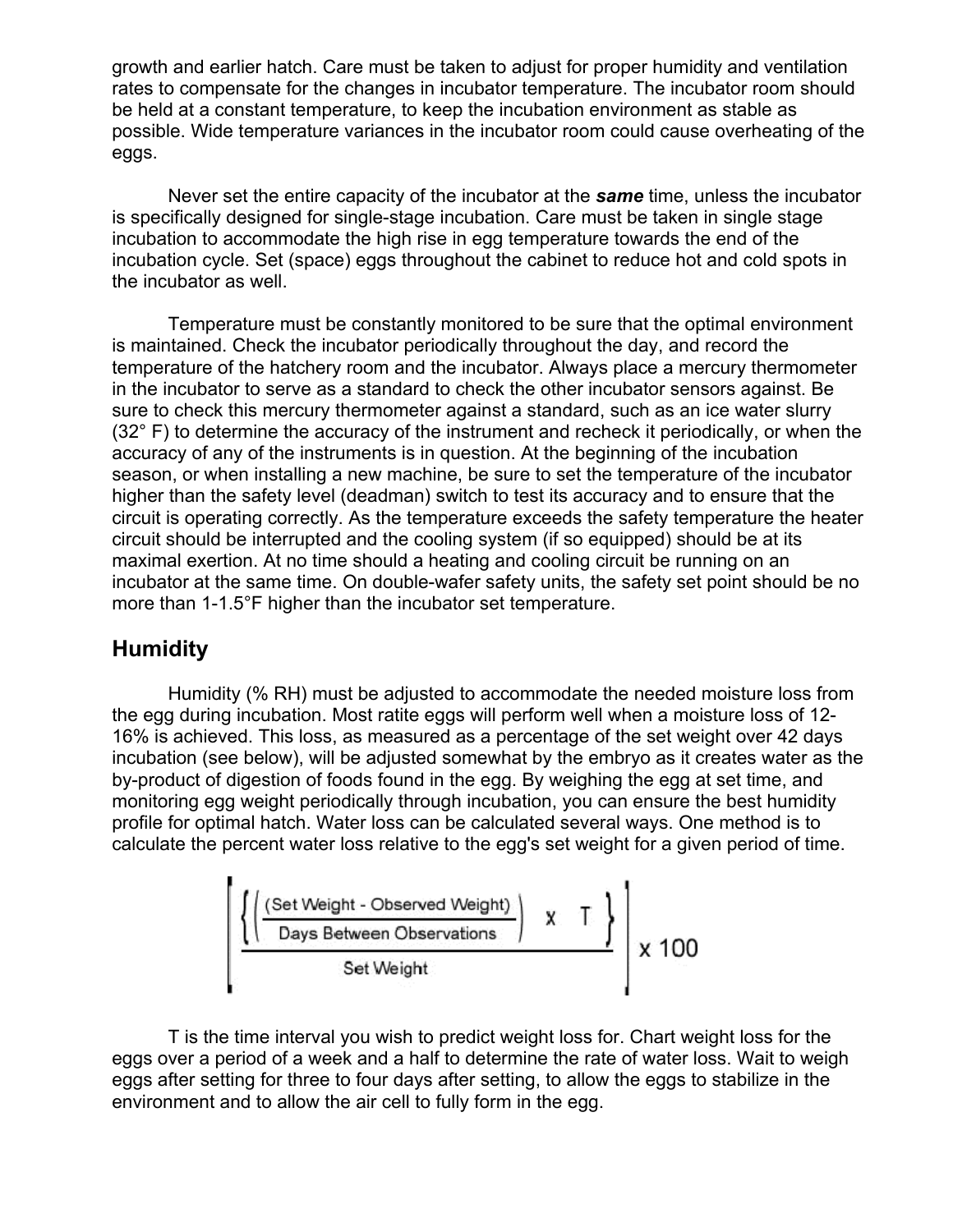Be sure to weight eggs on the most accurate scales possible. Scales that weigh in grams are favored over those in lbs., if accuracy is given in tenths (or more) of a measure. When choosing a scale or balance, choose one that has a measuring weight range that places the average egg in the middle of that range. 600 gram eggs for example, should not be weighed on scales that have a 625 gram capacity, unless the scales accuracy can be determined. A standard weight can be made that can be used to check the scales accuracy. A painted piece of metal, a large clean stone or anything of inert material that will remain unchanged can be used. Lead bird shot in a sealed mason jar is a perfect system for use as a standard weight. Most post offices can check your standard for accuracy, or call the department of agriculture bureau of weights and measures for a location near you. Standard weights are also available from most dealers of balances and scales.

 If the eggs are losing too much water you may wish to increase the humidity in the incubator cabinet by adding water trays or increasing the misting frequency. If only one or more eggs are showing this rise in water loss, you can slow water movement by either placing the egg in another incubator set for a higher level of humidity, or by taping the egg near the equator of the egg (just below the air cell) with electrical (pvc) tape. Taping the egg (up to 10% surface area) reduces the number of pores that are conducting water to the outside air.

 Increasing the loss of water, especially in humid climates, can be a challenge. Room desiccators, dehumidifiers and air conditioners coupled with dehumidifiers have been used to drop humidity within the incubator room. Increasing air velocity / air exchange within the cabinet also aids in the removal of water vapor from the incubator environment.

 Hatcher environments need to be adjusted to allow enough humidity to prevent shell membranes from sticking to the chick. Running the hatcher at setter humidity until external pipping and then turning the humidity up to 70-75 % RH has been successful in preventing "sticky" chicks from occurring.

### **Positioning & Turning**

 Egg positioning in the incubator and turning will ensure that the embryo is fully developed and in position to hatch. Common practice in the chicken is to set the eggs vertically with the air cell at the top of egg. Studies have shown a 1-2% increase in hatchability over that of eggs placed on their sides. Because of the translucence of the ostrich egg, we are afforded the opportunity to set the eggs vertically as well. Candle the egg to determine the position of the air cell. If the air cell is found on the side of the egg, position the egg so that the air cell is in line with the axis of the turn. This promotes the migration of the air cell towards the top of the egg. Eggs should be turned at least through a 90o angle. Emu eggs and other opaque shelled eggs should be placed on their sides, unless the air cell can be definitively found. A number of infrared viewers are showing some promise of detecting the air cell in opaque eggs. The accuracy of this evolving technology is still being evaluated.

 Any eggs that are positioned on their sides should be turned on their long axis. This means that if the pointed ends of an egg were north and south the egg would turn from side to side (east to west) along the equator.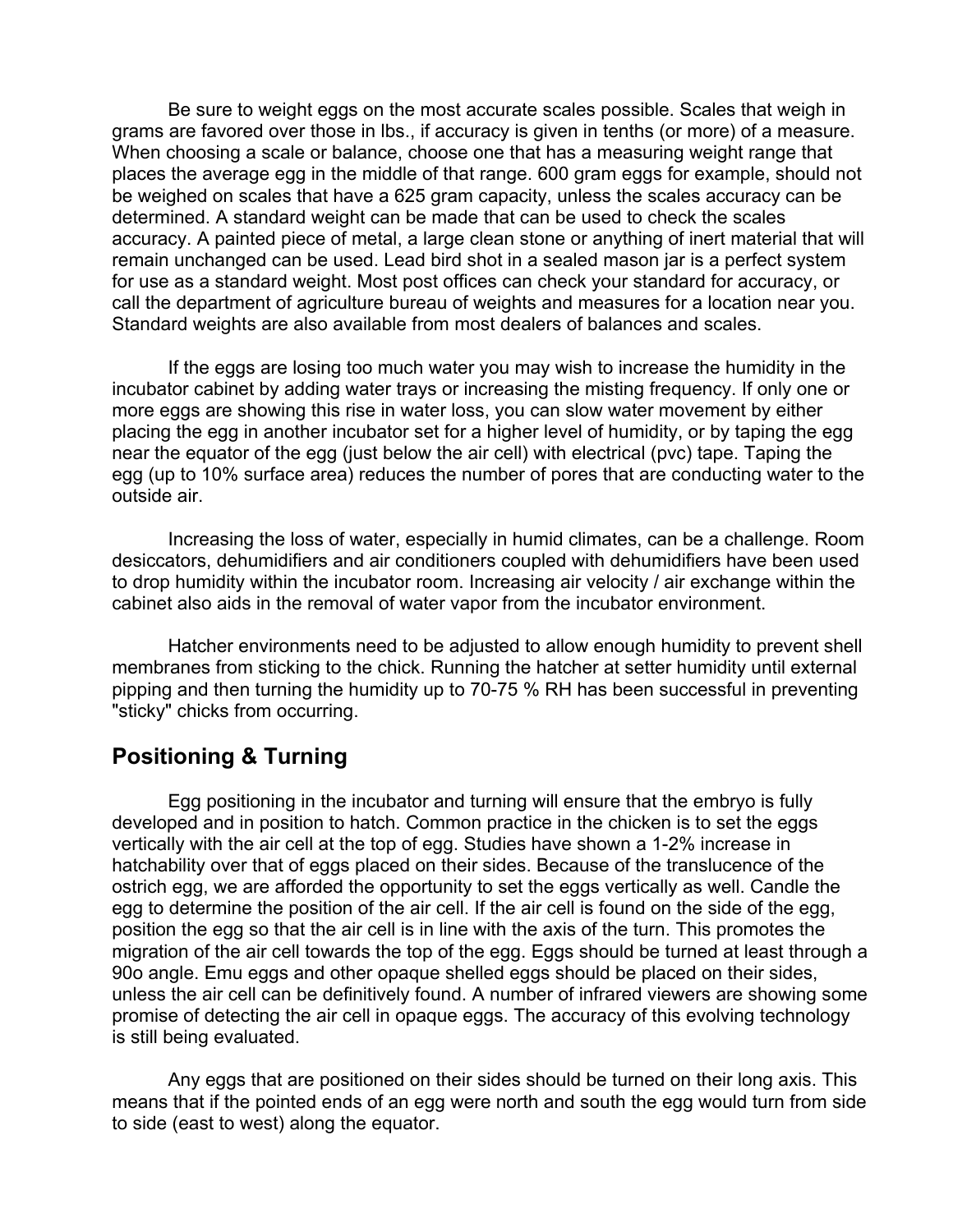Eggs should never be turned only in one direction, as this will cause malformation of the chorioallantois membrane (CAM) and other structures within the egg. The number of turns by automatic incubators is typically 12 or 24 turns in any given 24 hour period. If turning eggs by hand, an odd number (minimum of 5) should be chosen, and distributed throughout the day. This eliminates the eggs from sitting on the same side overnight.

## **Assisted Hatching**

At times during the incubation season, producers feel the need to assist eggs that are not progressing in hatch. Care must be taken when assisting a hatch to prevent problems arising from the assistance procedure.

Typically in ostrich, a period of 12-18 hours should be allowed from the time the bird breaks through the internal shell membrane into the air cell until it breaks a hole in the egg shell before hatching assistance is offered. If the chick fails to break the shell after the twelve hours duration, a series of 3/8" holes could be drilled into the upper and lower edges of the air cell of the egg to allow enough oxygen to flow to the chick. Increase humidity levels to those used for hatching. Wait a few hours, and notice the condition of the membranes within the egg. The membrane should be somewhat dried and will bleed very little if torn, before assistance can continue. Slowly break larger holes in the egg, starting



**Hatcher Tray** 

with the two holes from the air cell end of the egg. Always be sure to check on the condition of the chick and check (if possible) the location of the yolk sac. If a small part of the yolk sac is visible, you may wish to leave the chick in the egg for a period of time to allow for the navel to close fully.

Timing is critical to this operation and assistance of hatch should not continue for more than 1½ days in length. Prolonged assistance usually results in weak chicks that may not be able to stand and eat. Further delays could lead to death. There isn't any guarantee that an assisted chick will survive, and historically assisted chicks have not performed as well as un-assisted chicks.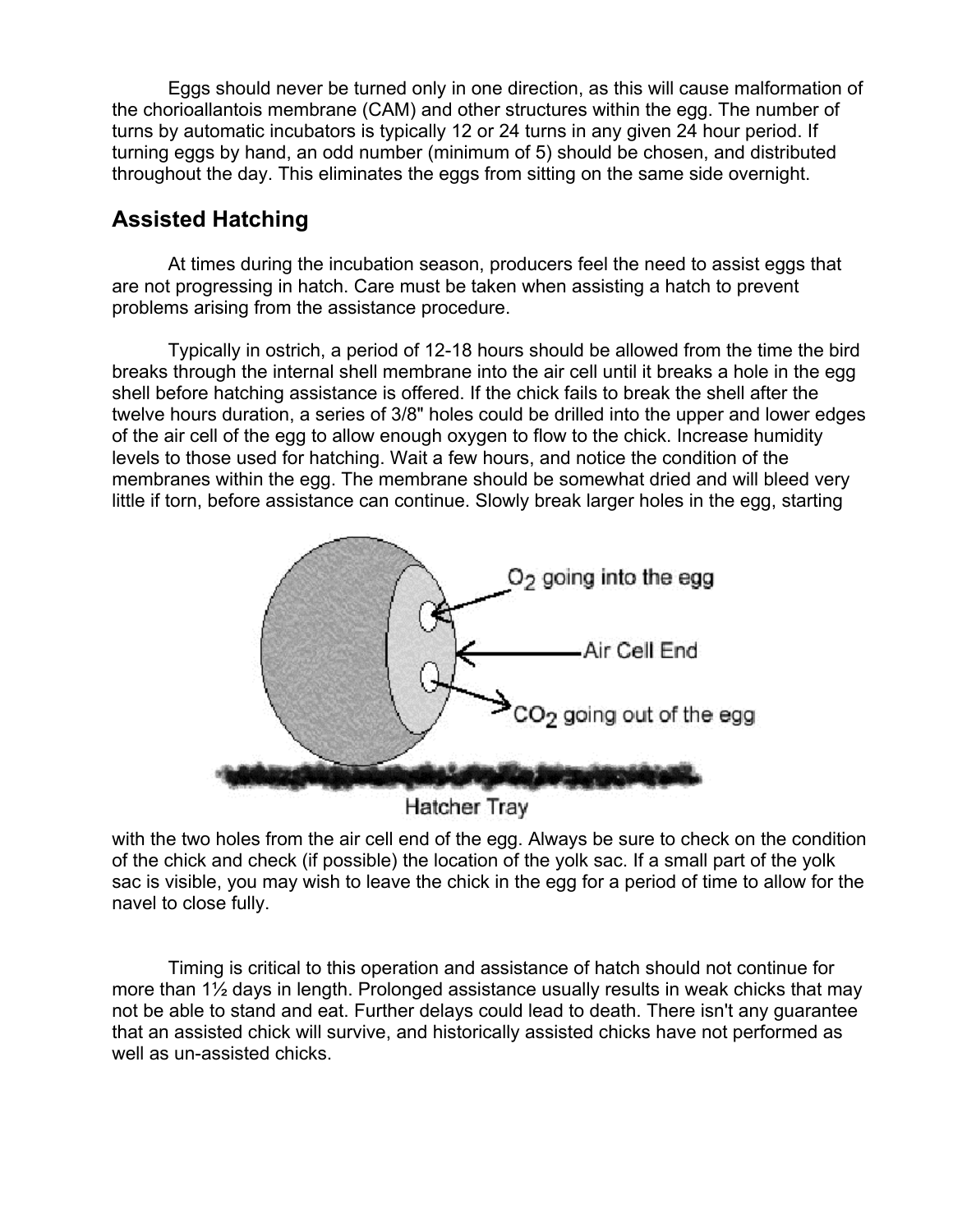## **Hatch Waste Breakout**

 After the hatching process, surveying the hatch waste is very important. Look for signs of stress by noting how much fecal material is left on the hatcher tray. A large amount of material signifies that the chick may have been in the hatcher longer than necessary. Break open all unhatched eggs that may have been pulled during the incubation period, or eggs that failed to hatch that were left in the hatcher.

 As you break open the eggs, note the color, odor and appearance of the albumen yolk and membranes within the egg. Note as well the size and position of the embryo (if found) within the egg. Small sized chicks with little feather covering denote early embryonic death. Larger sized chicks covered well with feathers denote late embryonic deaths. To decide what you may be experiencing, try to eliminate any of the common problems seen:

| <b>Symptom</b>                                                       | <b>Check for</b>                                                                   |
|----------------------------------------------------------------------|------------------------------------------------------------------------------------|
| Smelly, brown colored albumen                                        | Contamination of eggs                                                              |
| Missing or small lower jaws                                          | High / Low Selenium, Low Calcium                                                   |
| Chicks with head away from air cell                                  | Proper positioning in incubator tray                                               |
| Extremely small embryo or chick, no<br>feathering seen (early death) | High Incubator temperatures during<br>beginning period of incubation               |
| Little formation of air cell, Failure to pip by<br>embryo            | High humidity in incubator                                                         |
| Low water loss within eggs, Edema seen in<br>chicks                  | High humidity in incubator, Vitamin E /<br>Calcium / Selenium deficiencies         |
| Chicks with dry membranes stretched and<br>surrounding chick         | Low Humidity in incubator and possibly<br>within the hatching cabinet.             |
| Liquid seeping from eggs                                             | Contamination of eggs                                                              |
| Chicks hatched with large amounts of yolk<br>exposed                 | Late high temperatures in incubator &<br>hatcher, low water loss during incubation |
| Spraddled legs, Problems standing                                    | Slick hatcher trays, giving improper footing.<br>Low Calcium in some cases.        |
| No embryo seen within egg, undeveloped<br>germinal disk              | Infertility, lack of breeding activity                                             |

#### **Common Symptoms Found in Breakout**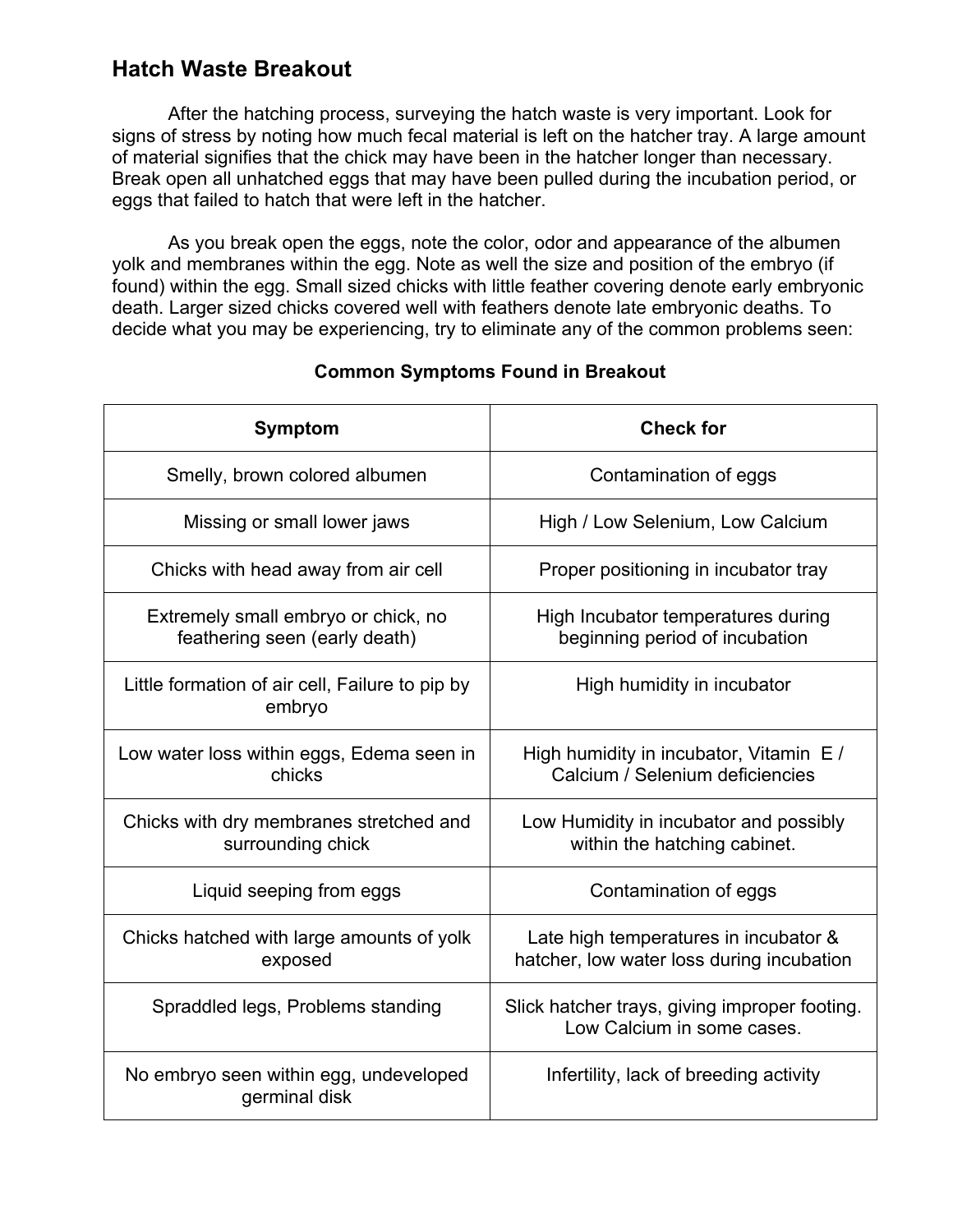### **Do you really have a problem?**

As seen in any poultry hatchery, hatchability problems will occur even after great preparations are made. The first question before taking drastic actions is to ask "Do I really have a problem, or is this an act of nature". Under the best of circumstances, as seen in other poultry species, the best hatcheries only will get up to about 85 to 95% hatch of all eggs set. Two factors play a part in this phenomena. First, not all eggs will become fertile. Second, not all fertile eggs will develop into embryos. Given this fact of life, the hatcheryman (person) will first need to perform two measures to see how well he is operating the hatchery.

#### **Fertility determination**

The first measure is the measurement of fertility. It is normally measured by the number of clear eggs pulled from an incubator cabinet, after a normal duration of incubation. True fertility is expressed as those eggs that were exhibiting signs of fertility whether or not they developed embryos. This would involve fertile eggs that did not start development and eggs that failed to hatch with a visible embryo contained in the eggs. The formula for either case is:

$$
\left(\begin{array}{c}\n\text{# Fertile Eggs} \\
\hline\n\text{Total # Eggs Set}\n\end{array}\right) \times 100 = % Fertility
$$

For example 57 eggs out of 126 were declared fertile. The equation would be:

$$
\left(\frac{57}{126}\right) \times 100 = 45.24\%
$$